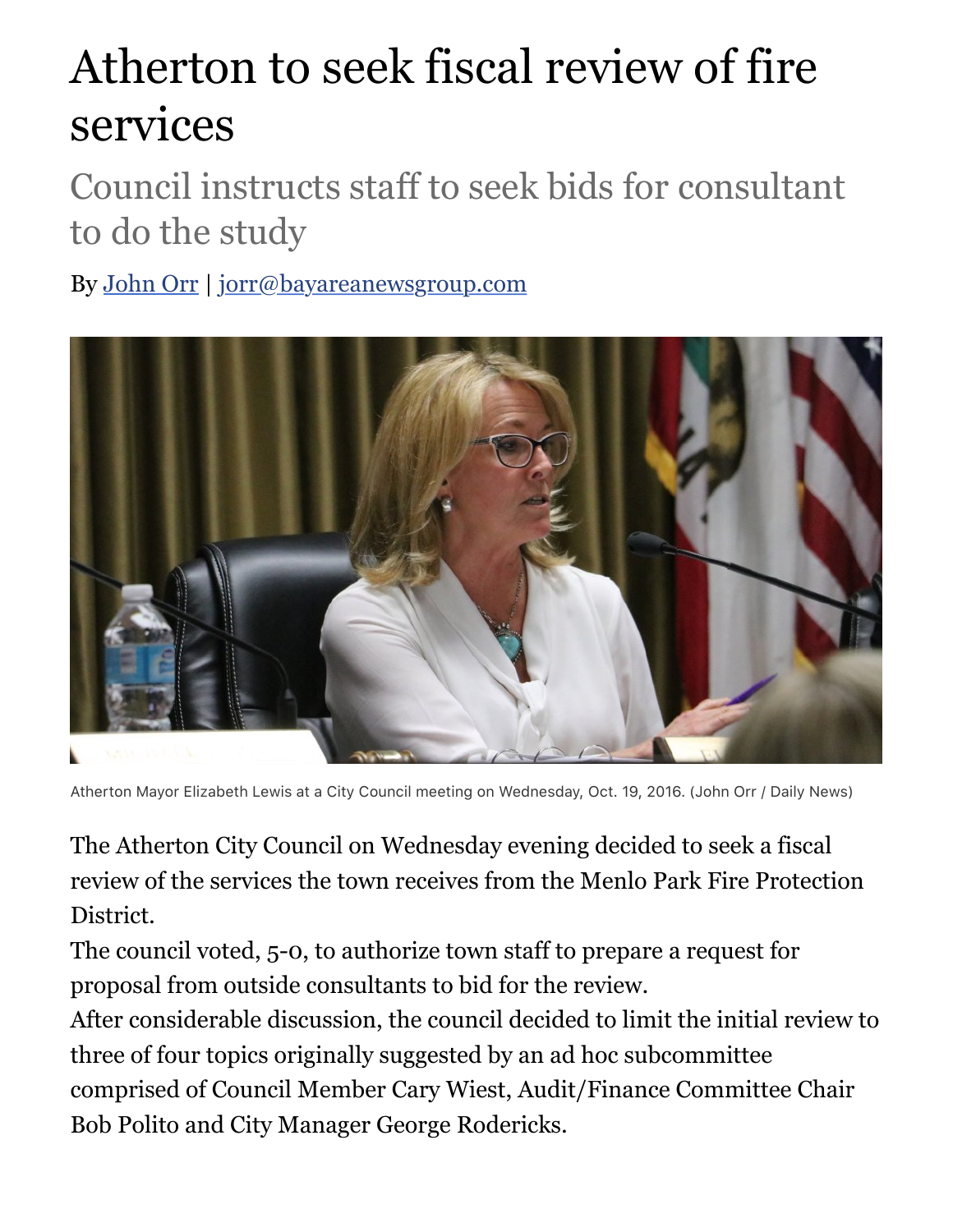The study is to include:

1. What revenue does the fire district receive from Atherton residents via property taxes in support of fire services?

Town staff, in the council agenda, noted that the fire district has provided a recent analysis containing this information, and the consulant's job would be to confirm it.

2. What is the cost of providing basic fire protection and emergency response services within Atherton from the fire district? Beyond basic services, what other special services does the fire district provide to Atherton residents (i.e., hazmat, CERT, urban search/rescue, etc.)? What do these add to the cost of basic fire services?

3. If there were not a fire district and the town were responsible for providing fire services independently, what would the cost of those services look like? What are the options? Would an additional fire station need to be built and staffed? If so, where would it be? What would it cost? What is the annual cost? What are the long-term cost models? What are the added liabilities? Are there any added benefits?

The fourth item, which the council decided not to pursue at this time, would be, "If Atherton taxpayers want to address the issues raised, how would they do so and what are the mechanisms for doing so?"

The interest in getting these questions answered began in 2013, Rodericks said, when staff was developing a page on the town's website listing various services residents can receive, and what they cost the residents, listing everything from telephone to sewer service.

But when the town tried to pin down the cost of fire protection services, the information was not easily forthcoming from the fire protection district. Chief Harold Schapelhouman said the district did not keep the information in the form the town wanted.

Rodericks said the town wanted to "drill down" into district information to get the answers, and since the district was unwilling to do that, the town has decided to hire a consultant to do that.

The fire district board has remained resistant to Atherton's request, and on